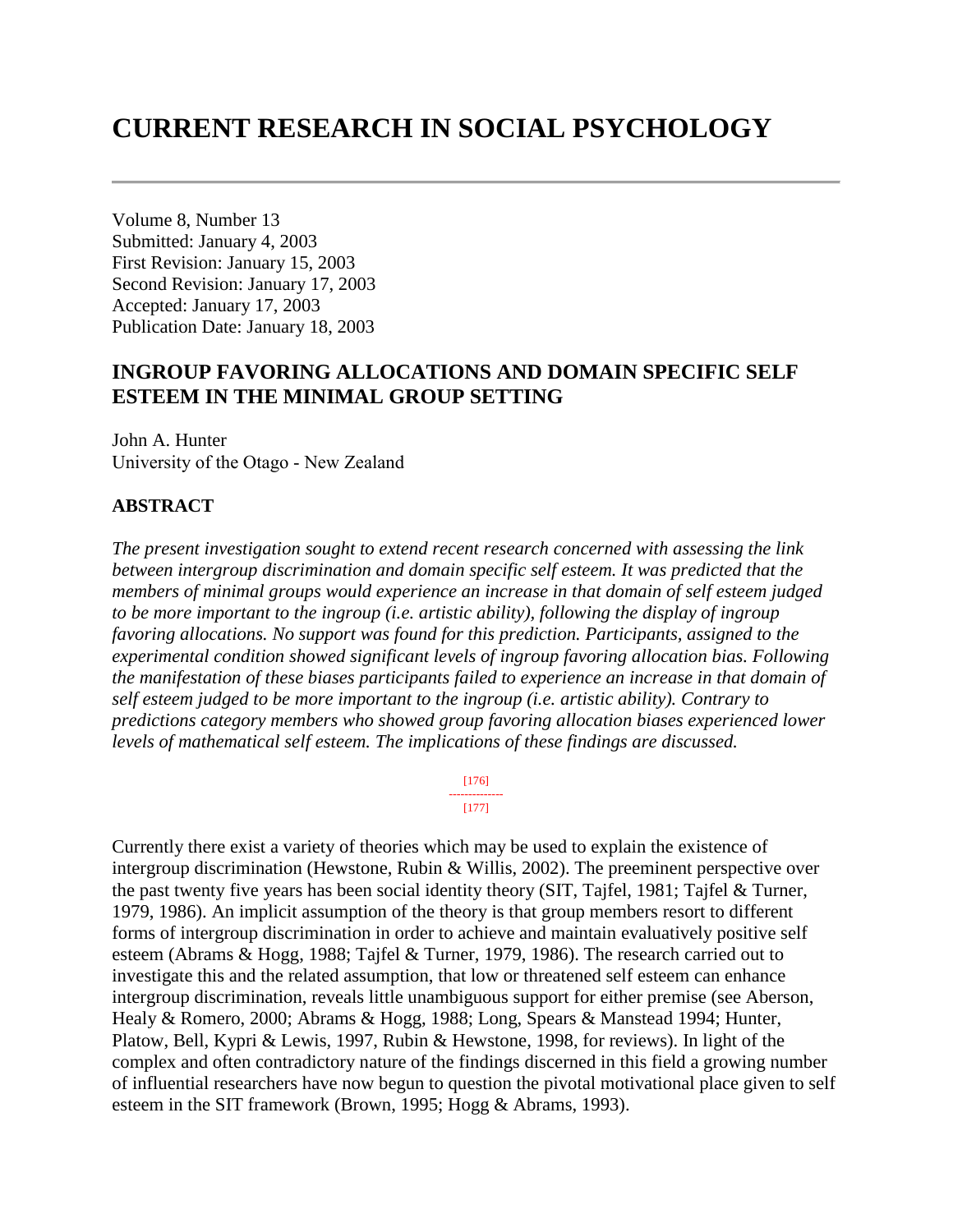Others, however, argue that much of the work in this area is fraught with a variety of methodological and theoretical problems (Hunter et al., in press; Long & Spears, 1997; Rubin & Hewstone, 1998; Turner, 1999). As such before the role of self esteem in intergroup conflict is properly evaluated it is necessary that these problems be overcome. One problem with particular relevance to the current study relates to the fact that many researchers, when attempting to assess how intergroup discrimination affects self evaluation, have utilised global measures of self esteem. The use of such instruments to examine predictions derived from SIT is highly problematic. According to SIT the self concept is multidimensional. Depending on how the self is experienced, components of the self (or self descriptions) may be related to either personal or social identities (Turner, Oakes, Haslam & McGarty, 1994). Components of the self experienced at the level of the individual relate to personal identities (e.g. I am strong). Components of the self experienced at the level of the group relate to social identities (e.g. men are strong). Stressing the social aspects of identity, SIT posits that, in the intergroup context, those domains of the self associated with social identities will become more salient than those domains of the self associated with personal identities. As a result, therefore, when any given social identity becomes salient (e.g. man) people will tend to define and evaluate themselves, not in terms of their overall personal identity (or some attribute associated with this identity) but, in terms of those components of the self (e.g. strong, physically able) related to their social identities. One consequence of this is that measures of global self esteem, which are designed to provide a generic measure of personal self worth cannot hope to accurately assess those aspects of the self associated with social identity.

As a result of this reasoning, researchers have now begun to seek alternative methods by which to more accurately examine social identity based self esteem (e.g. Hunter, Reid, Stokell & Platow, 2000; Luhtanen & Crocker, 1992; Platow et al., 1997; Rubin & Hewstone, 1998). One attempt to do this has been developed by Hunter and his colleagues (Hunter, Platow, Howard & Stringer, 1996, Hunter et al., 1997; Hunter et al., in press) who adapt Marsh's work on domain specific self esteem (e.g. Marsh, 1992, 1993a) with social identity and self categorization theory (e.g. Hogg & Abrams, 1988; Turner et al., 1994). A primary assumption of this position is based on the idea that the distinction between personal and social identity is not a function of the particular attributes (e.g. strong /physically able) that may be used to define the self (Abrams, 1996, 1999; Turner et al., 1994). As such, so the argument goes, because any given attribute (e.g. strong/physically able) may be used to describe the self at either the personal (e.g. "I am strong/physically able") or group level (e.g. "as a man I am strong/physically able"), Hunter et al. posit, that when any given social identity becomes salient (e.g. man), those attributes (e.g. strong/physically able) associated with membership in this group (at the time in question) will be associated with social rather than personal identities.

In spite of its relatively complex assumptions (cf. Luhtanen & Crocker, 1992), recent research has provided some support for the perspective outlined by Hunter and his associates. Thus, a number of studies have shown that, when the members of meaningful social categories display group based bias, it is, not global but, domain specific self esteem that is affected. For example, in two studies utilising religious categories, Hunter et al. (in press) found that biased evaluations of ingroup and outgroup targets led to changes in domain specific (i.e. the esteem in which participants held their physical abilities) but not global self esteem. Identical findings were reported in a sample comprising Northern Irish participants. In this study, Hunter et al. (1996)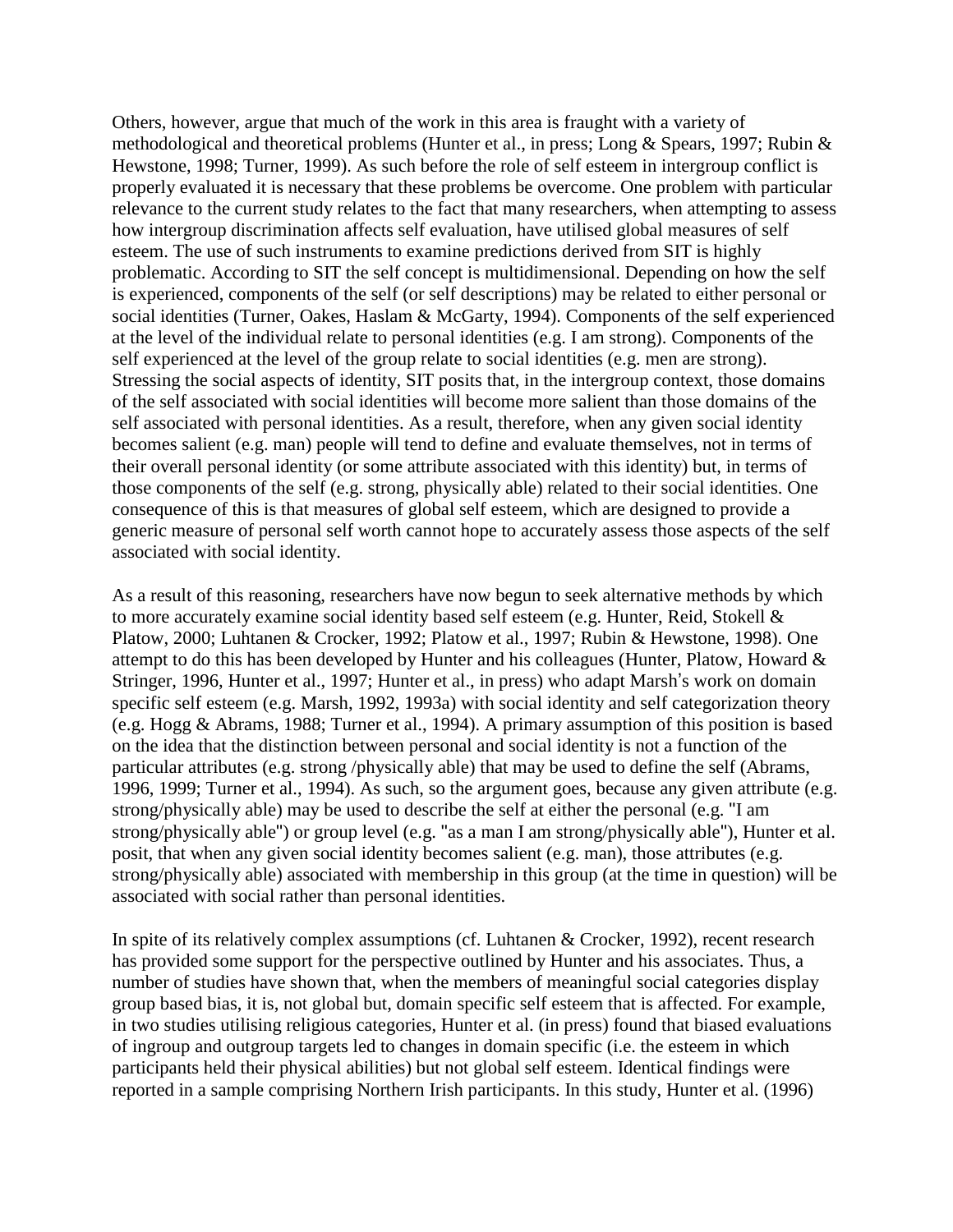again assessed global and domain specific self esteem prior to and following the manifestation of evaluative ingroup bias. No effects were found for global self esteem. The esteem in which both Protestants and Catholics held specific self images (e.g. physical appearance, religiosity, honesty, verbal and academic ability) was, however, found to increase after they engaged in evaluative ingroup bias.



The research carried out by Hunter et al., demonstrates one way in which our understanding of the link between self esteem and intergroup discrimination may be advanced. Such work does, however, raise a number of other issues. Specifically, since there are an infinite number of possible self esteem domains (Hogg & Abrams, 1988; Marsh, 1993a) which may plausibly be subsumed under any specific social identity, it is important for both theoretical and practical reasons (e.g. Abrams, 1996; Brown, 1995) that we are able to identify those particular components of the self which are likely to be related to intergroup differentiation. The particular self esteem domains likely to increase following the display of ingroup bias was not apparent in the studies carried out by Hunter et al. (1996, 1997). One possible explanation for this state of affairs may, however, be derived from developments in social identity and self categorization theory (Hogg & Abrams, 1988; Turner, Hogg, Oakes, Reicher & Wetherell, 1987). According to this framework the functioning of the self concept is context dependent. Different components of the self are activated as a logical function of the "interaction between the characteristics of the perceiver and the situation" (Turner et al., 1987 p. 44). As a consequence, there is both continuity and variability in the contents of self perception. When there is variability in the intergroup situation the attributes associated with social category membership change. When there is stability in the intergroup situation the attributes associated with social category membership remain stable (see Oakes, Haslam & Turner, 1994; Turner et al., 1994 for reviews).

One of the factors which give rise to stability in the contents of self perception is as noted by Turner et al. "the social groups, subcultures and social institutions that provide perceivers with stable norms, values and motives" (Turner et al., 1994, p.460). Influence sources such as these do not, however, ascribe equal status to all those dimensions of the self which may be associated with social category membership. Indeed, in many cultures the attributes associated with membership in certain social categories may be highly visible and differentially valued (e.g. physical abilities, skin colour, wealth). The same is apparent with social institutions (e.g. educational establishments) often place a greater emphasis on some components of the self (e.g. intellectual ability, physical appearance and behavioural conduct) than others (e.g. athletic performance, see Harter, 1986, for a review). Similarly with social groups. Within particular frames of reference, certain attributes or self esteem domains may be judged as being more relevant to the ingroup. Thus, for example, whilst members of a religious group (e.g. Baptists) might deem 'spirituality' as being particularly important to the ingroup, members of a street gang might deem 'toughness' as being particularly important to the ingroup. Given that some, such as Haslam, Oakes, Turner and McGarty (1995), have noted that attributes especially relevant to social category membership may in fact become group defining we would argue that it is these relevant (or more important) dimensions that might be expected to increase following the display of evaluative ingroup bias. Extending this line of reasoning to the method developed by Hunter and his colleagues, we would posit then that it is those aspects of self esteem important (rather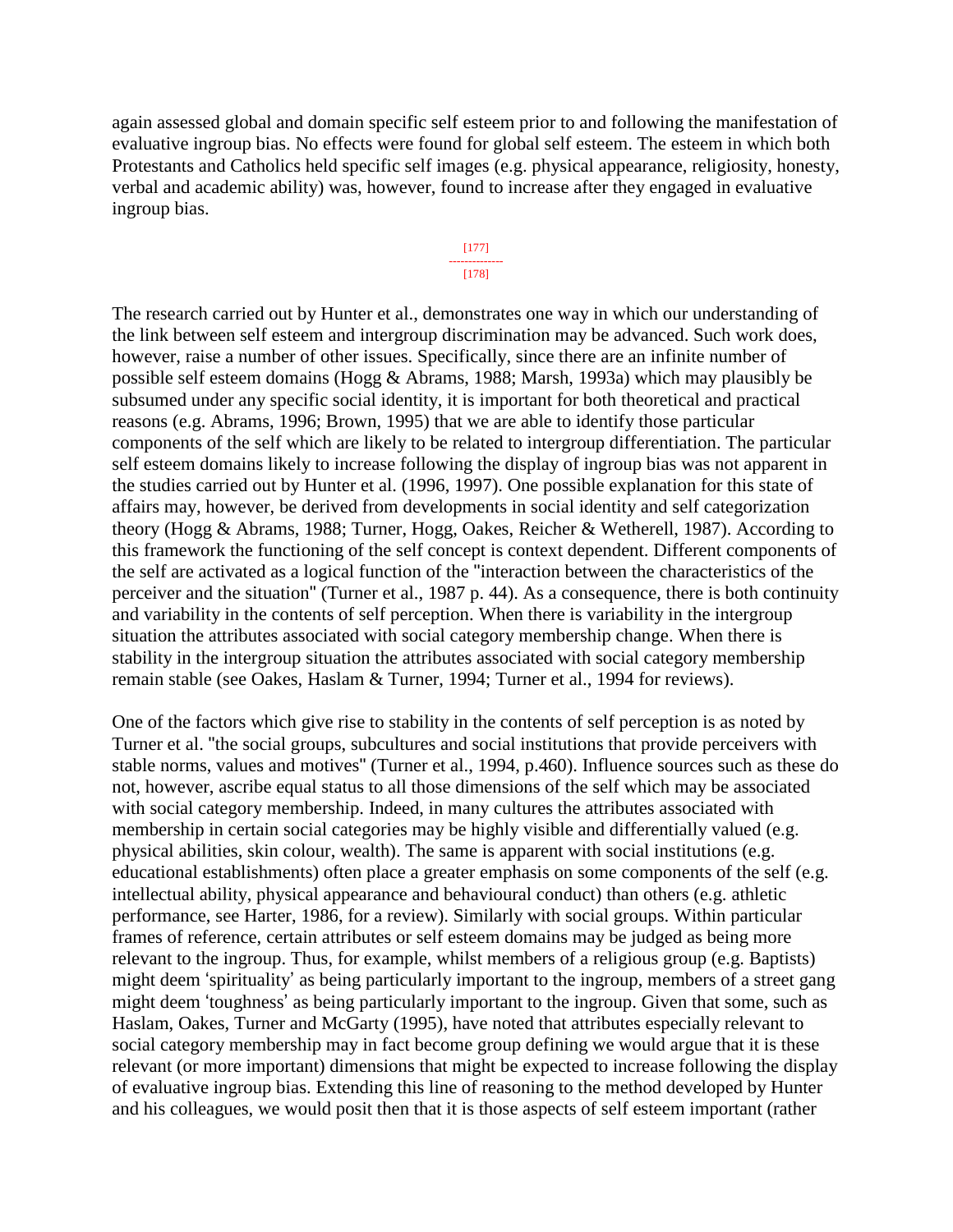than less important) to social category membership, within specific contexts, that are likely to increase following the display of ingroup bias. The present investigation sought to extend the work of Hunter et al. in order to examine this suggestion. In this respect, one hypothesis was subsequently tested. This stated that minimal group members, following the display of ingroup favoring allocations, would experience an increase in that domain of self esteem judged to be more important to the ingroup.

## **METHOD**

#### **Participants**

Seventy people took part in this study. All were students attending an introductory psychology class at the University of Otago. Thirty-five were assigned to an experimental condition. Thirtyfive were assigned to a control condition. Assignment to each condition was random. Conditions were run in groups of four or more. Each participant received course credit for taking part.

> [178] -------------- [179]

#### **Design**

Participants in the experimental condition were given the opportunity to show ingroup bias (i.e. by allocating points) towards anonymous ingroup and outgroup targets. Participants assigned to the control condition were constrained to show fairness (i.e. by allocating equal numbers of points) to ingroup and outgroup members. The dependent variables were scales assessing global and two domains of (artistic and mathematical) self esteem. The inclusion of artistic and mathematical measures of self esteem were included on the basis of the assumption that the artistic domain would be rated as being more important to the ingroup than would the mathematical domain. Thus, if artistic rather than mathematical self esteem was found to be higher among those in the experimental condition, this would provide support for the hypothesis.

### **Materials and procedure**

The study was introduced as a joint investigation being conducted by the Department's of Psychology and Art, the main purpose of which was said to be concerned with judgements of abstract paintings. Following Tajfel et al. (1971) participants were then presented with the abstract painting preference stage of the Klee and Kandinsky variant of the minimal group procedure. After ostensibly scoring their preferences, the experimenter explained that roughly half of those present preferred the paintings by Klee, whilst the remainder preferred the paintings by Kandinsky. Participants were then privately informed as to their respective group membership (in reality all Klees) and told that during the course of the study they would complete a series of response booklets. To ensure anonymity of responding, participants chose a code number from a box that was passed round the laboratory. Participants were required to record this number and the group to which they belonged on each of three response booklets used during the course of the study. Communication amongst participants was discouraged whilst the study was in progress.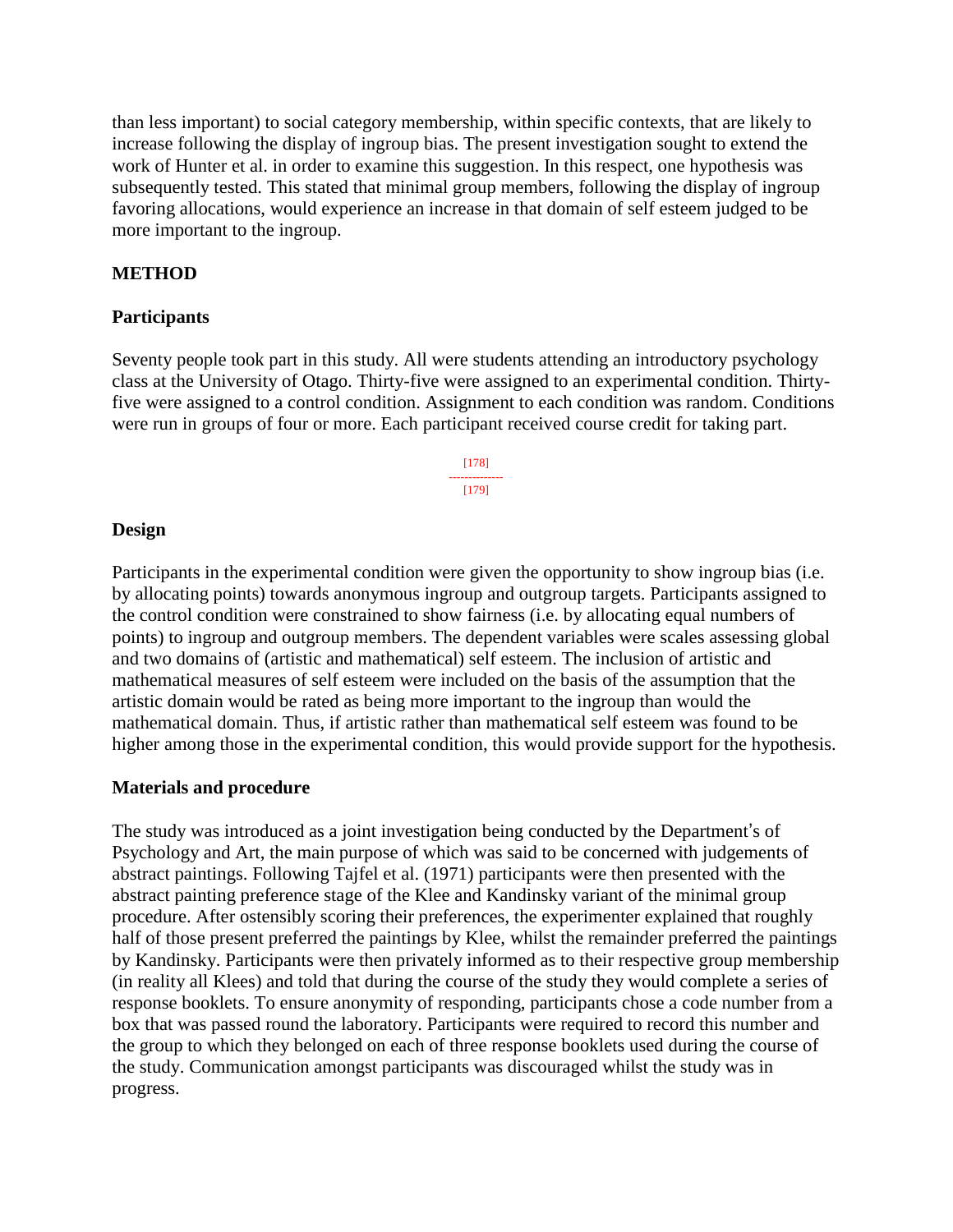Booklet one: The first response booklet presented to participants contained the four item "membership" subscale from Luhtanen and Crocker's (1992) collective self esteem scale (CSE). This subscale was included in an attempt to demonstrate comparable social identity salience across experimental and control conditions. In keeping with the rationale of the current investigation, the questions comprising this scale were modified to refer to the particular social identity in question (e.g. "I am cooperative with other members of the Klee group"). Two of the questions were framed negatively. Answers were recorded on Likert scales (7=Agree Strongly, 1=Disagree Strongly). All negatively worded items were reverse coded. As such, the range of the scores on this subscale ran from four to 28 with positive scores reflecting higher levels of identification. The final items to be included in this booklet were a pair of seven-point rating scales (1=A Little, 7=A Lot). These asked participants to rate the importance of artistic and mathematical abilities to the Klee ingroup (i.e. in the context of a direct comparison with the Kandinsky outgroup). Also included were 12, 13 choice, distribution matrices. These were included to assess allocation biases, whereby points were allocated to anonymous ingroup and outgroup members. After Hogg and Sunderland (1991) and Platow et al. (1997) the matrices for those assigned to the experimental condition measured the pulls of MD on MJP + MIP (i.e., maximum difference on maximum joint profit and maximum in group profit), FAV on MJP (i.e. ingroup favouritism on maximum joint profit), F on FAV (i.e. fairness on favouritism) and their inverse. Following other researchers (e.g. Diehl 1989; Hunter, 2003; Platow et al. 1997) we used the difference in the total number of points (rather than pull scores) allocated to ingroup and outgroup members to assess levels of intergroup discrimination. The matrices for those assigned to the control condition were identical to those in the experimental condition with the exception that participants were required to allocate equal numbers of points to ingroup (i.e. Klee) and outgroup (i.e. Kandinsky) members. Thus, whilst participants in the experimental condition were presented with the opportunity to show ingroup favoring allocation biases, participants in the control condition were constrained to behave fairly.

#### [179] --------------

[180]

Booklet two: Immediately following completion of the first response booklet, a 2nd response booklet was presented. This booklet contained the global and mathematical self esteem subscales of the Self Description Questionnaire III (SDQ III, Marsh, 1992) and the visual art skill subscale of the Arts Self Perception Inventory (ASPI, Vispoel, 1995). Given that there a large number of self esteem domains that could be potentially used as dependent variables in the current investigation (e.g. Marsh, 1992, 1993b, 1998; Vispoel, in press), artistic self esteem was incorporated on the basis of the experimental context. Thus, it was assumed that the nature of the study (described as being between the department's of Art and Psychology) and group formation in the minimal group paradigm (i.e. based on artistic preferences) would render the artistic domain of self esteem to be relatively more important. The mathematical measure of self esteem was included on the basis of previous research which has shown that the mathematical domain generally tends to be judged as being relatively unimportant to participants (e.g. Hunter, 1998, 2001; Hunter et al., in press). The SDQ III is designed to assess global and 12 separate domains of self esteem (i.e. that which pertains to verbal ability, physical appearance, physical ability, parental relations opposite sex relations, same sex relations, emotional stability, spirituality, mathematical ability, academic ability creative ability and honesty). The ASPI is designed to assess four distinct domains of artistic self esteem (i.e. music, visual art, dance and dramatic art).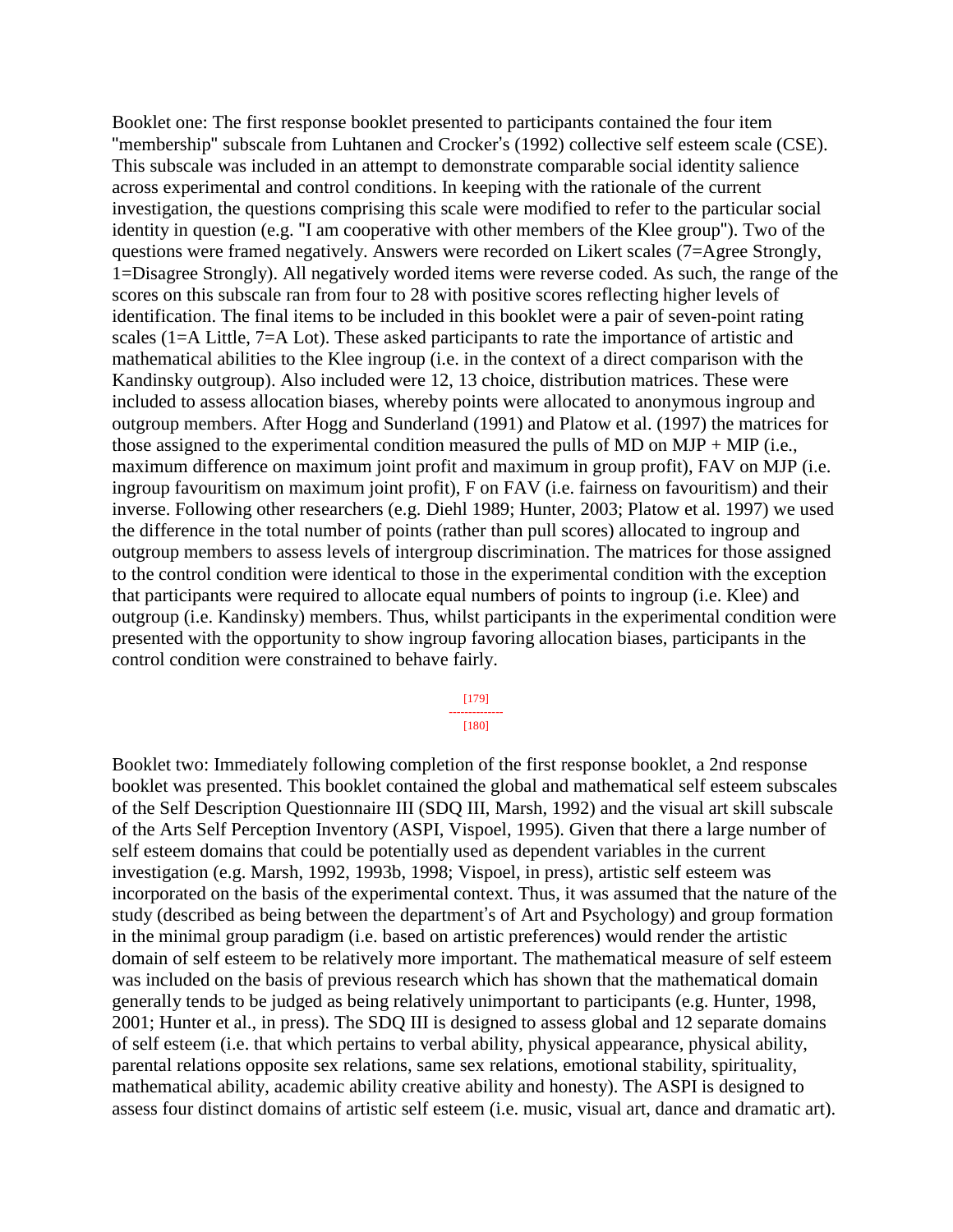Both measures have been extensively validated (see Byrne, 1996; Vispoel, in press). The subscale measuring global self evaluation contains many of the same items as the Rosenberg (1965) global self esteem scale. It is therefore practically identical to other scales that have been used in experiments that have sought to assess the association between ingroup bias and global self esteem in the MGP (e.g. Lemyre & Smith, 1985; Oakes & Turner, 1980). The three self esteem scales used in the present study (i.e. global, mathematical and visual art) have high levels of internal (median alpha .96) and test retest reliability (median correlation of .87). Correlations between domains were low (median r's of .14). This means that subscales measuring each self esteem domain may be used either separately or in combination (Marsh, 1992; Vispoel, 1995). Global self esteem was assessed by a single scale consisting of 12 items. Mathematical and artistic self esteem were each assessed by scales comprising 10 items. An example of the content of each of the three sub scales is as follows: "Overall, I have a lot of respect for myself" (global self evaluation), "I am quite good at mathematics" (mathematical ability), "I am talented at art" (visual art skill). Participants are required to respond to all questions on the basis of how they "now feel" and "not as [they] usually feel." Half of the items in each scale were framed negatively. All answers are recorded on an eight point Likert scale (1-Definitely False, 8- Definitely True). All negatively worded items were reverse coded. This meant that the range of the scores on the global self esteem scale ran from 12 to 96. Scores on the mathematical and artistic scales ranged from 10 to 80. In each instance higher scores reflect increasingly positive levels of self esteem. Three further questions were also included. These asked participants to explain what they thought the study was really about, if they thought there was anything odd or unusual about the study and whether they wished to comment on any aspect of the study. Participants were then debriefed and thanked.

# **RESULTS**

### **Manipulation checks**

All negatively worded items were reversed so that high scores always represented positive esteem. In order to assess potential differences in social identity salience prior to the presentation of the intergroup allocation tasks and the measures self esteem amongst experimental (M=6.39, s.d.=.45) and control conditions ( $M=6.09$ , s.d.=.48) a one way analysis of variance (ANOVA) was conducted on participants membership CSE scores. No significant differences were found  $(F(1, 69)=0.00, p>0.96)$ . These findings indicate that identity was similarly salient amongst experimental and control participants. Any differences in self esteem which emerge in the present investigation can not therefore be attributed to differential identity salience between experimental and control conditions.

To examine differences in how important artistic and mathematical abilities were to the Klee ingroup a 2 (condition: experimental/control) x 2 (domain: artistic/mathematical) mixed model ANOVA was conducted. The last factor was repeated. As expected a main effect was found for domain  $(F(1, 69)=11.22, p<0.002)$ . Artistic abilities  $(M=5.25, sd=1.56)$  were judged to be more important to the ingroup than were mathematical abilities (M=4.44, sd=1.85). No other main or interaction effects were found.

#### **Intergroup allocations**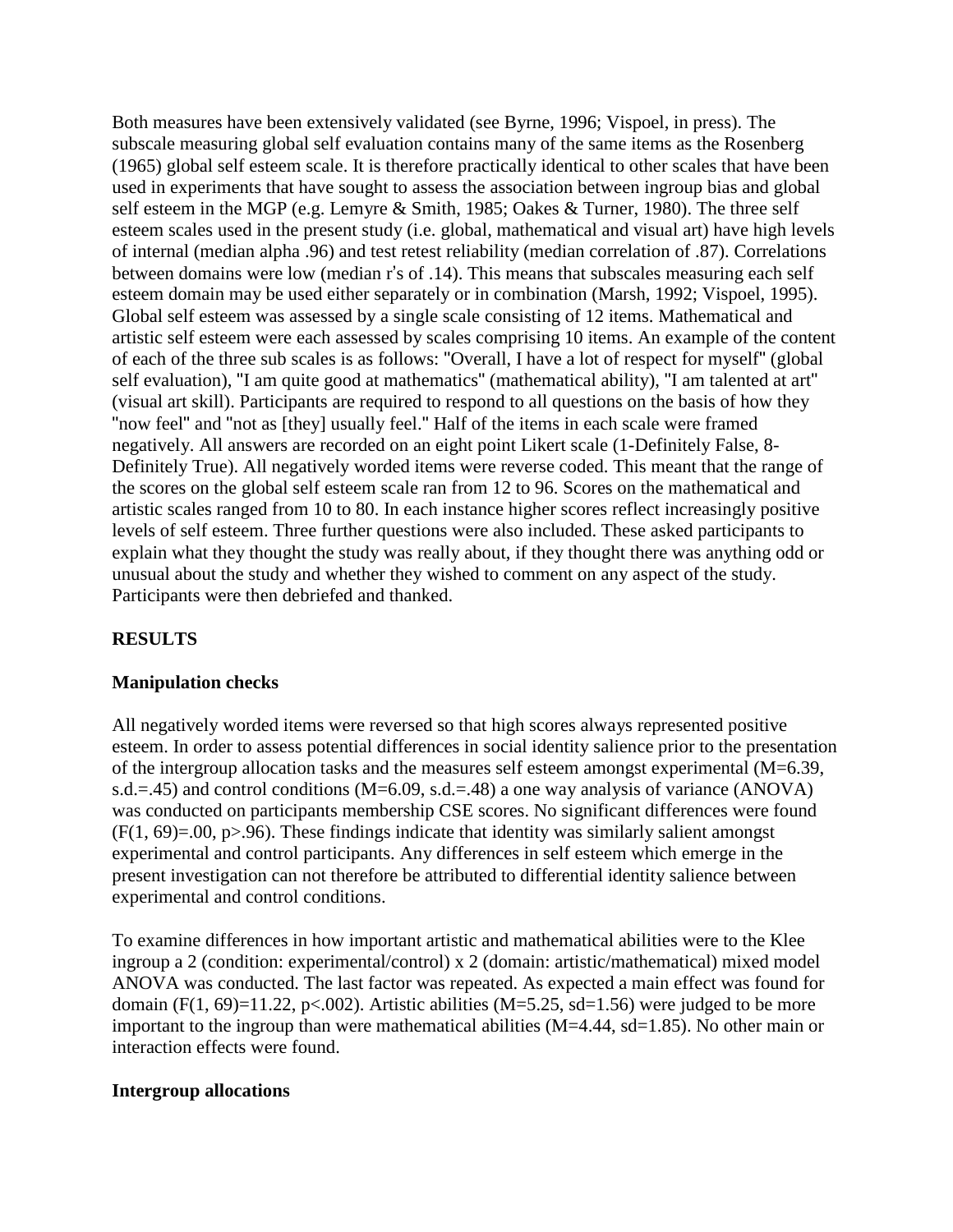In order to assess whether participants in the experimental condition showed ingroup favoring allocations (i.e., allocated more points to the ingroup than the outgroup) a repeated measures analysis of variance (ANOVA) was conducted. More points were given to members of the ingroup (M=231.57, sd=35.70) than members of the outgroup (M=188.62, sd=24.10, F(1,  $34$ )=18.95, p <.001).



### **Self esteem**

In order to assess differences in the pre and post allocation self esteem scores of those assigned to the experimental and control conditions a 2 (condition: experimental v control) x 3 (self esteem domain: global, artistic and mathematical) mixed model analysis of variance (ANOVA) was conducted. The first factor was between subjects. The second was within subjects. Cell means (as assessed by an 8 point Likert scale) are presented in Table 1.

# **Table 1. Experimental and control group participants global, artistic and mathematical self esteem**

| Self esteem domain Experimental |                  | Control       |
|---------------------------------|------------------|---------------|
| Global (a)                      | 76.68 (16.68)    | 72.84 (13.80) |
| Artistic (b)                    | 44.61 (14.50)    | 42.88 (20.29) |
| Mathematical (b)                | $45.42(12.81)$ * | 53.71 (14.67) |

Notes, higher scores denote more positive self esteem,

(a) denotes 12 item scale, (b) denotes 10 item scale

\* lower self esteem amongst participants who showed group favoring allocations by t-test (Experimental, N=35, Control, N=35).

A main effect was found for self esteem domain (F(2, 132)=82.05, p<.001). This effect was, however, qualified by the interaction found between condition and self esteem domain (F(2, 132)=3.16, p<.05). Planned comparisons, conducted to assess this interaction further, revealed one significant effect. Contrary to expectations participants in the experimental condition (i.e. all those who were given the opportunity to show ingroup favoring allocations) experienced lower levels of mathematical self esteem (t(1, 68)=6.04, p<.02). Correlations between all the variables for experimental and control participants are presented in Appendix A.

# **DISCUSSION**

It was predicted that the members of minimal groups, following the display of ingroup favoring allocations, would experience an increase in that domain of self esteem judged to be more important to the ingroup (i.e. artistic ability). No support was found for this prediction. In the experimental condition, minimal group members showed significant levels of ingroup favoring allocations. Following the manifestation of these biases participants failed to experience an increase in that domain of self esteem judged to be more important to the ingroup (i.e. artistic).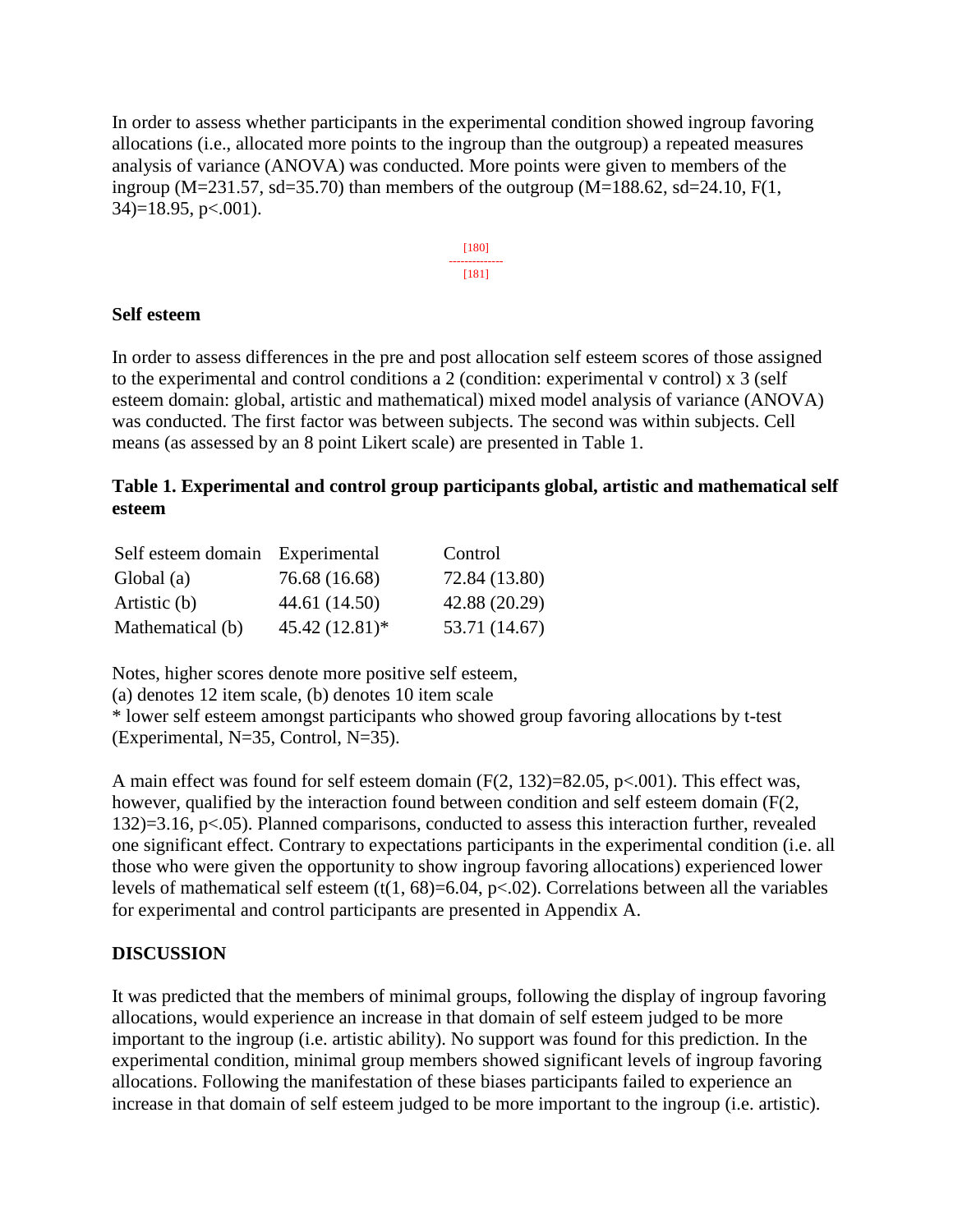Contrary to expectations minimal group members who showed ingroup favoring allocations showed lower levels of mathematical self esteem.

These findings are at odds with those reported by Hunter and his colleagues (e.g. Hunter et al., 1996, 1997 experiment 2, in press). This group found that the display of evaluative ingroup bias lead to increases in domain specific self esteem. A variety of explanations may be offered to explain the failure of the current investigation to replicate the work of Hunter et al. One possibility relates to magnitude of the domain specific self esteem scores. As is apparent from Table1, the scores on the artistic and mathematical self esteem measures (in contrast to the global score) tended to fall just above the mid-point of their respective scales. Because the self esteem scores of people living in Western society typically tend to fall above this level (see Crocker & Blysma, 1996), it might be argued then that the domain specific self esteem levels among the current sample are low. This is relevant in so far as there is some evidence to suggest that people with lower levels of self esteem may be (a) very cautious in grasping opportunities to enhance their already existing sense of self worth (see Swann, 1996) and (b) motivated to protect rather than enhance an already meagre reserve of self esteem (see Baumeister, 1993). Thus, one possible explanation for our inability to replicate the work of Hunter et al. is that participants artistic and mathematical self esteem scores were so low that they were unlikely be enhanced through intergroup discrimination. Undermining this view, however, are three facts. The first is that both the domain specific and global self esteem scores found in the present study are similar to those reported in Hunter et al (1996, 1997, in press). The second is that mathematical self esteem (i.e. the less important domain) was found to be lower following intergroup differentiation. This means that low domain specific self esteem (at least as assessed by the SDQ III) is malleable. Presumably therefore if low domain specific self esteem can be subsequently decreased then it can also be increased (i.e. in the appropriate circumstances). The third relates to a study by Hunter et al. (1996). The data outlined in this paper demonstrates that intergroup discrimination can function to significantly elevate low domain specific self esteem (i.e. from 47.72 to 49.54, p<.005) of the magnitude discerned in the present study.

> [181] --------------

[182]

Another possibility relates to the joint influence of a) the relatively low worth of mathematical self esteem to participants and b) that some domains of the self such as the artistic domain of self esteem (as assessed by the ASPI) may be chronically accessible at the personal rather than the social level of identity (see also Hunter, 1998; Ng & Wilson, 1989). Similarly, it should also be acknowledged that we cannot, of course, discount the possibility that participants may have experienced elevated feelings of self worth on some other domain of self esteem (e.g. verbal or academic ability) which was not included in the present study. A related explanation for our findings (i.e. pertaining to the lack of increased artistic self esteem among the discriminating Klee group) lies the fact that all those who took part in the study were psychology students. This is relevant in so far as this state of affairs may have functioned (especially if participants recognized one another from class) to a render the "psychology student" identity, rather than the intended minimal group (artistic related) identity, salient. Thus, the argument follows, because artistic attributes are largely irrelevant to the psychology student identity, it is unlikely that this (artistic) domain of self esteem would elevate following the manifestation of ingroup favoring allocations. That all our participants were introductory psychology students is undoubtedly a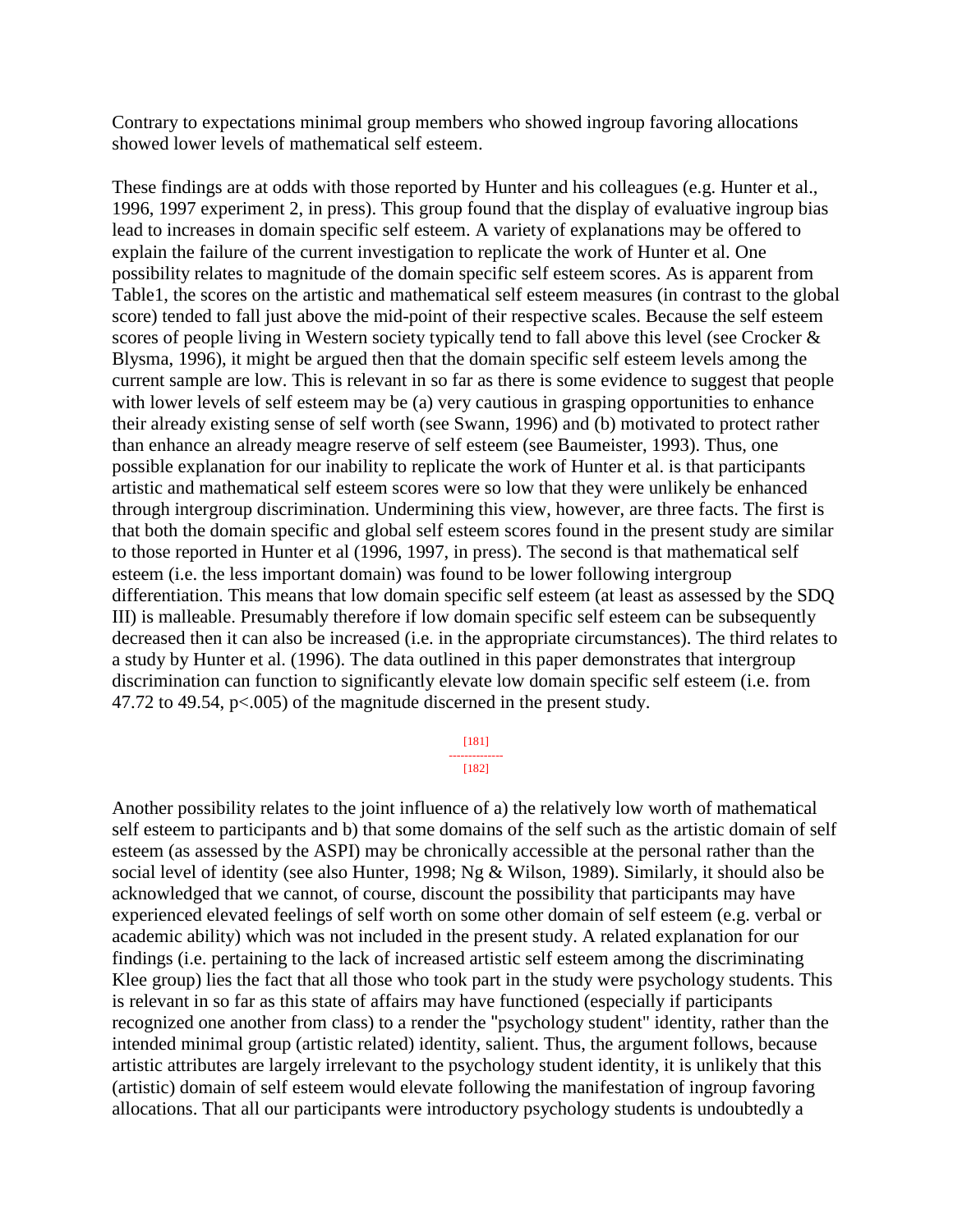weakness inherent in the current study (see also Sears, 1986). However, the idea that we failed to support our hypothesis because a psychology student identity was inadvertently made salient is undermined by several interrelated strands of evidence.

The first relates to those results which showed that artistic abilities were judged to be more important to the ingroup than were mathematical abilities. In the current context psychology students are required to (a) conduct statistical analyses as part of their introductory psychology papers and (b) pass a separate statistics/math paper in order to continue their psychology studies. Consequently, if some kind of psychology student identity was made salient we would expect the reverse. That is, mathematical skills would have been judged as being much more important to this group than artistic skills (i.e. those which are irrelevant to a psychology identity in this context). A second set of evidence, which militates against the idea that a psychology (rather than an artistic) identity was made if salient, is apparent from those findings which demonstrate the display of ingroup favoring allocations. The point here is that if those taking part in the study (i.e. all those who were all categorized as Klees) had categorized all others (i.e. both Klees and Kandinskys) as ingroup members (i.e. as other psychology students) then intergroup differentiation is unlikely to become manifest (see Gaertner, Rust, Dovidio, Bachman & Anastasio, 1997; Oakes, Turner & Haslam, 1994). The third and undoubtedly strongest indicator of the direction of identity salience among the present sample is to be found in our identity salience manipulation check. Analysis here revealed that participants (averaged across both conditions) tended to have a reasonably strong identification with the Klee group (i.e. 5.18 on a seven-point scale). Such findings are incompatible with the idea that a psychology student identity (rather than a minimal group identity) was salient.

An additional explanation for the findings discerned in the current study relates to social norms of fairness. The society of which the participants are a part (i.e. New Zealand), typically tends to emphasize an ethos of egalitarianism (James & Saville-Smith, 1994). Thus, by showing ingroup favoring allocations and thereby violating social mores, category members may have experienced negative emotions such guilt or shame and as such subsequently recorded lowered levels of (domain specific) self esteem. Certainly identical results have been reported amongst other social groups in the present context (e.g. Hunter, 1998). In a broader theoretical sense, it is nevertheless important to remember that results of the present investigation are not limited to the New Zealand context. Indeed several other studies comprising both artificial (e.g. Hogg, Turner, Nascimento-Schulze & Spriggs, 1986, experiment 2) and realistic groups (e.g. Branscombe & Wann, 1994; Vickers, Hogg & Abrams, 1988) have also found decreases in self esteem following the emergence of intergroup discrimination. Whatever the cause in each separate case, lowered levels of self esteem following the clear expression of ingroup biases are, nevertheless, particularly difficult to reconcile with the SIT assumption that group members resort to various forms of intergroup discrimination in order to enhance their self esteem.

The implication of the aforementioned findings, in conjunction with those discerned in the present investigation, is that the need to achieve and maintain evaluatively positive self esteem may not always be a primary function of intergroup discrimination. Moreover, given that self esteem may in fact suffer (a transitory decrease) after the display of intergroup differentiation this, of course, begs the question as to why participants would engage in such behaviour if they are likely to then experience such a negative outcome. One intriguing possibility is that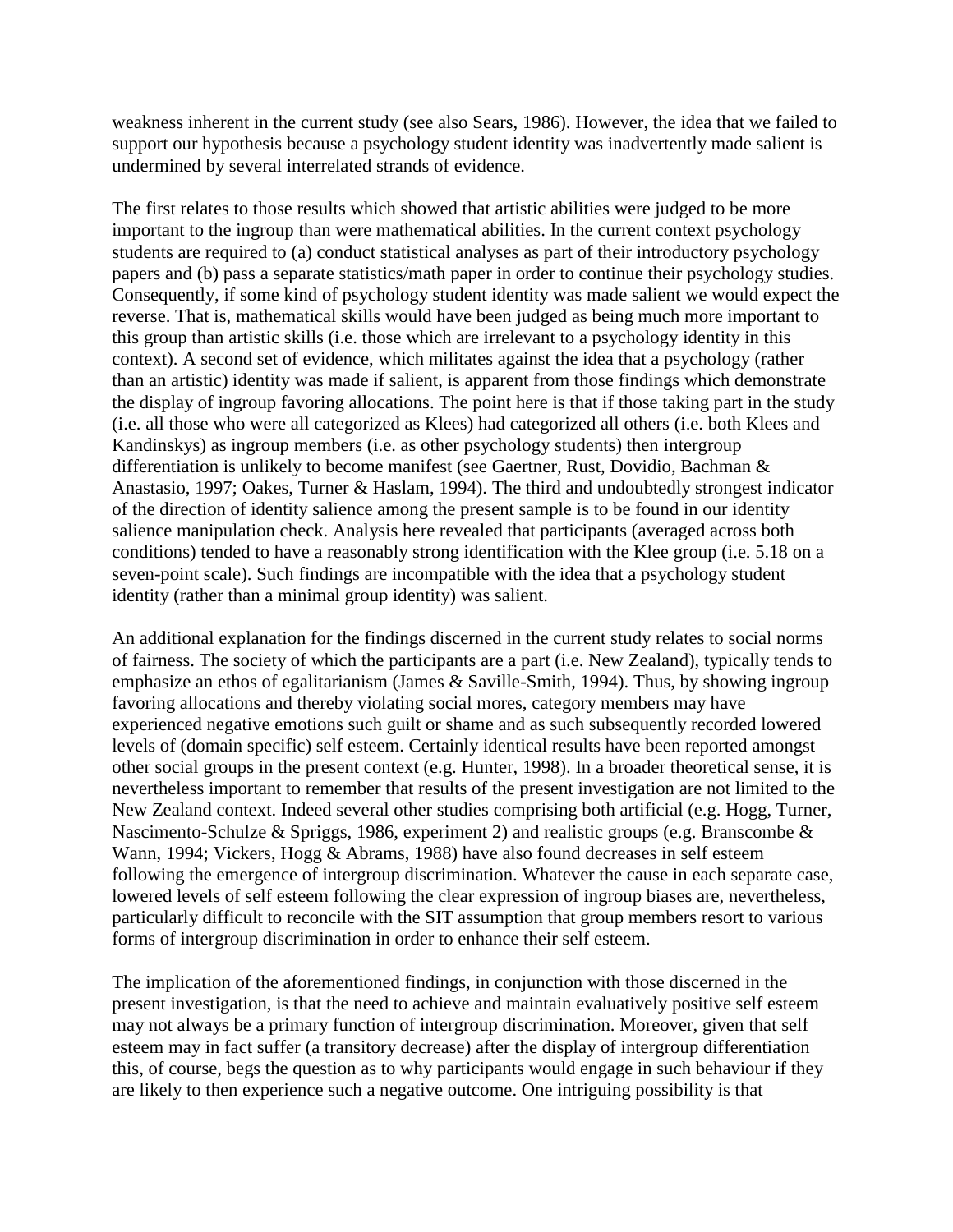intergroup discrimination works to a more fundamental motive than that based on self esteem. In this regard several recently proposed motives may plausibly account for the expression of intergroup discrimination (e.g. Abrams & Hogg, 2001; Branscombe, Ellemers, Spears & Doojse, 1999; Hogg & Abrams, 1993; Leary & Downs, 1995). It is essential that future research begin to investigate such possibilities.

> [182] -------------- [183]

#### **REFERENCES**

Aberson, C. L., Healy, M & Romero, V. (2000). Ingroup bias and self esteem: A meta analysis. *Personality and Social Psychology Review*, 4, 157-173.

Abrams, D. (1996). Social identity, self as structure and self as process. In W. P. Robinson (Ed*), Social Groups and Identities: Developing the Legacy of Henri Tajfel.* Oxford: Butterworth/Heinemann.

Abrams, D. (1999). Social identity, social cognition and the self: The flexibility and stability of self-categorization. In D. Abrams & M. A. Hogg (Eds), *Social Identity and Social Cognition.* Oxford: Blackwell.

Abrams, D. & Hogg, M. A. (1988). Comments on the motivational status of self esteem in social identity and intergroup discrimination*. European Journal of Social Psychology*, 18, 317-334.

Abrams, D. & Hogg, M. A. (2001). Collective identity: Group membership and self conception. In M. A. Hogg & R. S. Tindale (Eds), *The Blackwell Handbook of Social Psychology.* Oxford: Blackwell.

Baumeister, R. F. (1993). *Self esteem: The Puzzle of Low Self Regard*. New York: Plenum Press.

Branscombe, N. R., Ellemers, N., Spears, R. & Doosje, B. (1999). The context and content of social identity threat. In. N. Ellemers, R. Spears & B. Doosje (Eds*), Social Identity: Context, Commitment, Content*. Oxford: Blackwell.

Branscombe, N. R. & Wann, D. L. (1994). Collective self esteem consequences of outgroup derogation when a valued social identity is on trial. *European Journal of Social Psychology,* 24, 641-657.

Brown, R. (1995). *Prejudice: Its Social Psychology.* Oxford: Blackwell.

Byrne, B. M. (1996). *Measuring Self Concept Across the Life Span: Issues and Instrumentation. Washington DC*: American Psychological Association.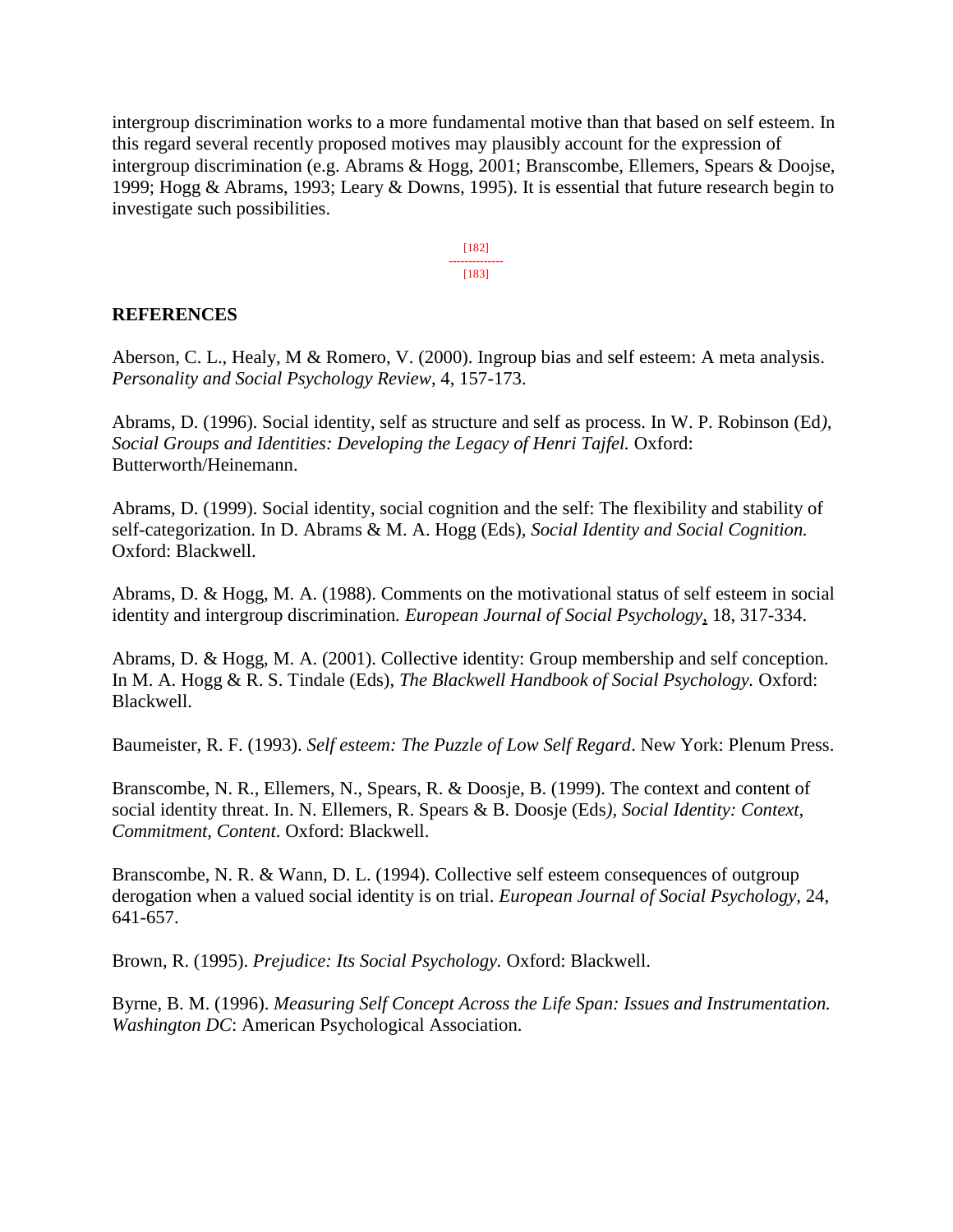Crocker, J. & Blysma, W. H. (1996). Self esteem and the self concept. In A. S. R. Manstead, M. Hewstone, S. T. Fiske, M. A. Hogg, H. T. Reis and G. Semin (Eds). *The Blackwell Encyclopedia of Social Psychology*. Oxford: Blackwell.

Diehl, M. (1989). Justice and discrimination between minimal groups: The limits of equity. *British Journal of Social Psychology*, 28, 227-238.

Gaertner, S. L., Rust, M. C., Dovidio, J. F., Bachman, B. A. & Anastasio, P. A. (1997). The contact hypothesis: The role of a common ingroup identity on reducing intergroup bias among majority and minority group members. In J. L. Nye & A. M. Brower (Eds), *Whats Social About Social Cognition*. London: Sage.

Harter, S. (1986). Processes underlying the construction, maintenance and enhancement of the self concept in children. In J. Suls & A. G. Greenwald (Eds), *Psychological Perspectives on the Self (vol 3).* Hillsdale, NJ: Erlbaum.

Haslam, S. A., Oakes, P. J., Turner, J. C. & McGarty, C. (1995). Social categorization and group homogeneity: Changes in the perceived applicability of stereotype content as a function of comparative context and trait favourableness. *British Journal of Social Psychology*, 34, 139-160.

Hewstone, M., Rubin, M. & Willis, H. (2002). Intergroup Bias*. Annual Review of Psychology*, 53, 575-604.

Hogg, M. A. & Abrams, D. (1988). *Social Identifications: A Social Psychology of Intergroup Relations and Group Processes.* London: Routledge.

Hogg, M. A. & Abrams, D. (1993). Towards a single process uncertainty reduction model of social motivation in groups. In M. A. Hogg & D. Abrams (Eds), *Group Motivation: Social Psychological Perspectives.* London: Harvester/Wheatsheaf.

#### [183] -------------- [184]

Hogg, M. A., Turner, J. C., Nascimento-Schulze, C. & Spriggs, D. (1986). Social categorization, intergroup behaviour and self esteem: Two experiments. *Revista de Psicologia Social*, 1, 23-37.

Hunter, J. A. (1998). Intergroup evaluative bias and self esteem amongst Christians. *Current Research in Social Psychology*, 3, 74-87.

Hunter, J. A. (2001). Self esteem and ingroup bias among the members of a religious category. *Journal of Social Psychology*, 3, 401-411.

Hunter, J. A. (2003). State, Category Specific Self Esteem and Intergroup Discrimination. *Current Research in Social Psychology*, 8, 139-147.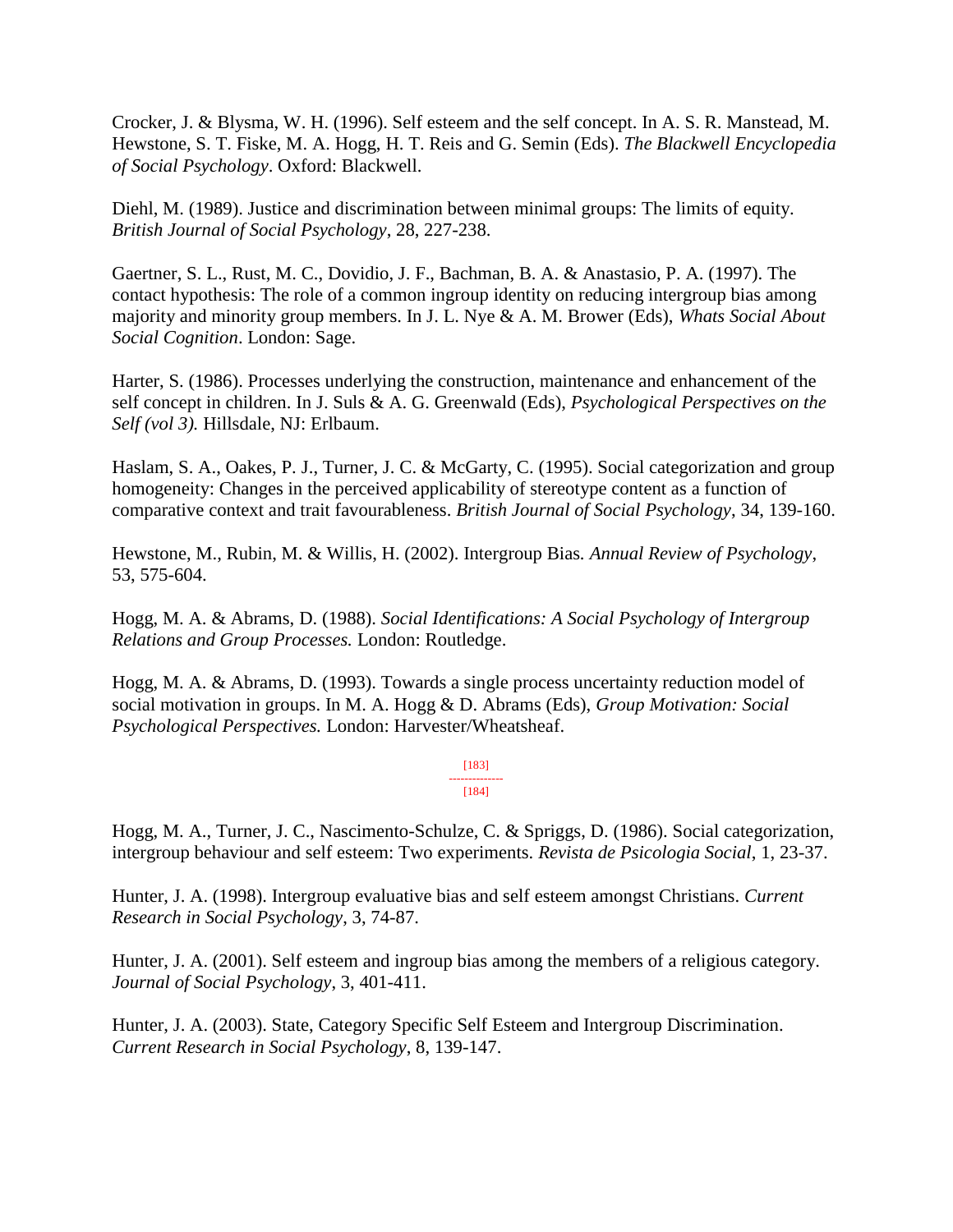Hunter, J. A., Kypri, K., Boyes, M., Stokell, N. M. & O'Brien, K. S & K. McMenamin. (in press). Social identity, self evaluation and ingroup bias: The relative importance of particular domains of self esteem to the ingroup. *British Journal of Social Psychology*.

Hunter, Platow, M. J., Bell, L. M., Kypri, K. & Lewis, C. A. (1997). Intergroup bias and self evaluation: Domain specific self esteem, threats to identity and dimensional importance. *British Journal of Social Psychology*, 36, 405-426.

Hunter, J. A., Platow, M. J., Howard, M. L. & Stringer, M. (1996). Social identity and intergroup evaluative bias: Realistic categories and domain specific self esteem in a conflict setting. *European Journal of Social Psychology*, 26, 631-647.

Hunter, J. A., Reid, J. M., Stokell, N. M. & Platow, M. J. (2000). Social attribution, self esteem and social identity. *Current Research in Social Psychology*, 5, 97-125.

James, B. & Saville-Smith, K. (1994). *Gender, Culture & Power: Challenging New Zealand's Gendered Culture.* Auckland: Oxford University Press.

Long, K. M., Spears, R. & Manstead, A. S. R. (1994). The influence of personal and collective self esteem on strategies of social differentiation. *British Journal of Social Psychology,* 33, 313- 329.

Leary, M. R. & Downs, D. L. (1995). Interpersonal functions of the self esteem motive: The self esteem system as a sociometer. In M. J. Kernis (Ed), *Efficacy, Agency and Self esteem.* New York: Plenum Press.

Luhtanen, R. & Crocker, J. (1992). A collective self esteem scale: Self evaluation of one's social identity. *Personality and Social Psychology Bulletin*, 18, 302-318.

Marsh, H. W. (1992). *Manual for the Self Description Questionnaire III.* University of Western Sydney: Australia.

Marsh, H. W. (1993a). Academic self concept: Theory measurement and research. In J. Suls (Ed.), *Psychological Perspectives on the Self (vol 4).* Hillsdale, NJ: Erlbaum.

Marsh, H. W. (1993b). The mulidimensional structure of academic self concept: Invariance over age and gender. *American Education Research Journal*, 30, 841-860.

Marsh, H. W. (1998). Age and gender effects in physical self concepts for adolescent elite and non elite athletes: A multicohort multioccasion design. *Journal of Sport and Exercise Psychology*, 20, 237-259.

Ng, S. H. & Wilson, S. (1989). Self categorization theory and belief polarization among Christian believers and atheists. *British Journal of Social Psychology*, 28, 47-56.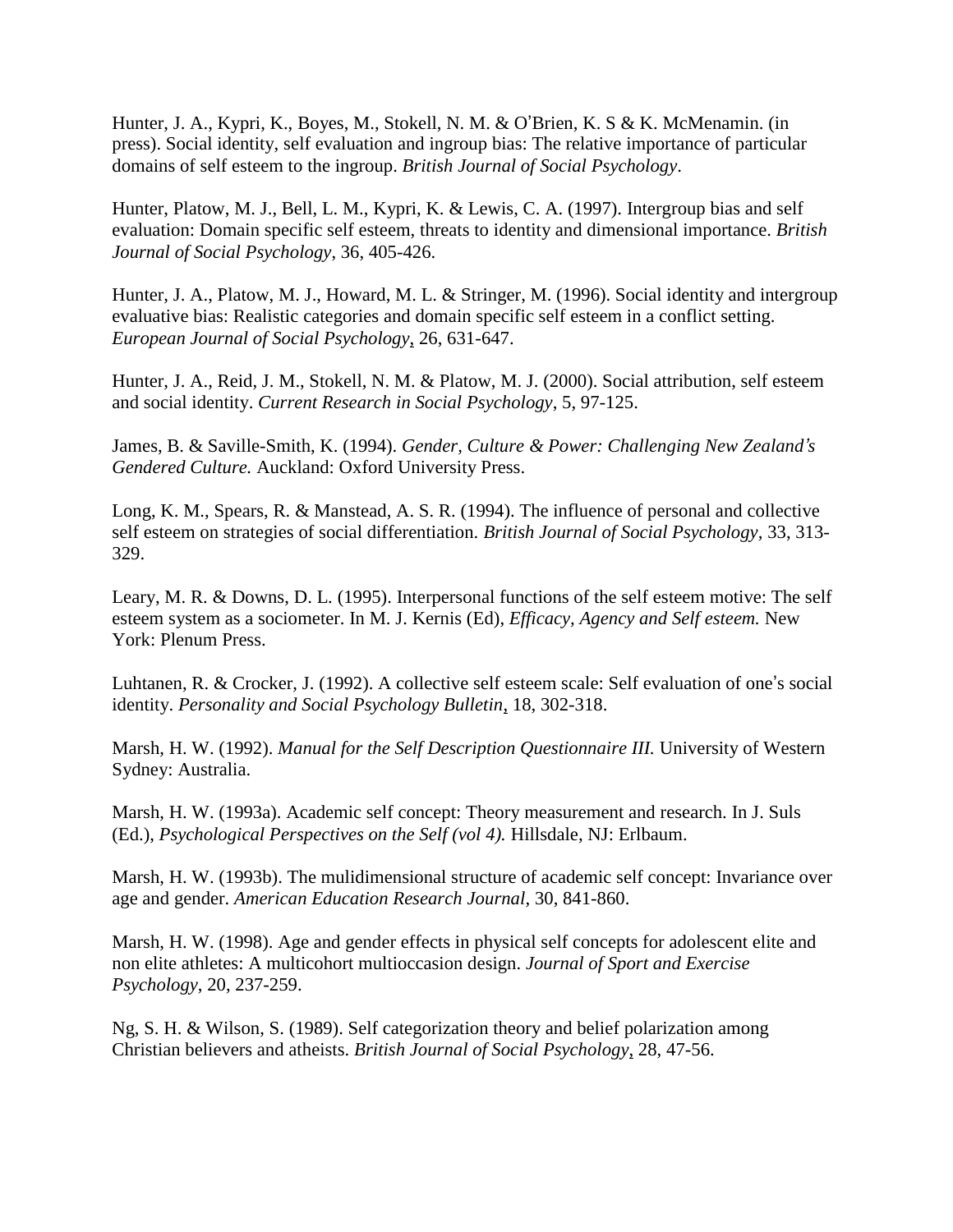Oakes, P. J., Haslam, S. A. & Turner, J. C. (1994). *Stereotyping and Social Reality.* Oxford: Blackwell.

#### [184] -------------- [185]

Platow, M. J., Harley, K., Hunter, J. A., Hanning, P., Shave, R. & O'Connell, A. (1997). Interpreting ingroup-favouring allocations in the minimal group paradigm*. British Journal of Social Psychology*, 36, 107-117.

Rosenberg, M. (1965). *Society and the Adolescent Self Image*. Princeton, NJ: Princeton University Press.

Rubin, M. & Hewstone, M. (1998). Social identity theory's self esteem hypothesis: A review and some suggestions for clarification. *Personality and Social Psychology Review,* 2, 40-62.

Sears, D. O. (1986). College sophomores in the laboratory: Influence of a narrow database on social psychology's view of human nature. *Journal of Personality and Social Psychology*, 51. 515-530.

Swann, W. B. (1996). *Self Traps: The Elusive Quest for Higher Self Esteem.* Freeman: New York.

Tajfel, H. (1981). *Human Groups and Social Categories*. Cambridge: Cambridge University Press.

Tajfel, H. & Turner, J. C. (1979). An integrative theory of intergroup conflict. In W. G. Austin & S. Worchel (Eds), *The Social Psychology of Intergroup Relations.* Monterey: Brooks/Cole.

Tajfel, H. & Turner, J. C. (1986). The social identity theory of intergroup behaviour. In S. Worchel & W. G. Austin (Eds), *The Psychology of Intergroup Relations.* Chicago: Nelson/Hall.

Turner, J. C. (1999). Some current issues in research on social identity and self categorization theories. In. N. Ellemers, R. Spears & B. Doosje (Eds), *Social Identity: Context, Commitment, Content*. Oxford: Blackwell.

Turner, J. C., Hogg, M. A., Oakes, P. J., Reicher, S. D. & Wetherell, M. S. (1987). *Rediscovering the Social Group: A Self Categorization Theory.* Oxford: Blackwell.

Turner, J. C., Oakes, P., Haslam, S. A. & McGarty, C. (1994). Self and collective: Cognition and social context. *Personality and Social Psychology Bulletin,* 20, 454-463.

Vickers, E., Abrams, D. & Hogg, M. A. (1988). The influence of social norms on discrimination in the minimal group paradigm. Cited in D. Abrams & M. A. Hogg, Comments on the motivational status of self esteem in social identity and intergroup discrimination. *European Journal of Social Psychology*, 18, 317-334.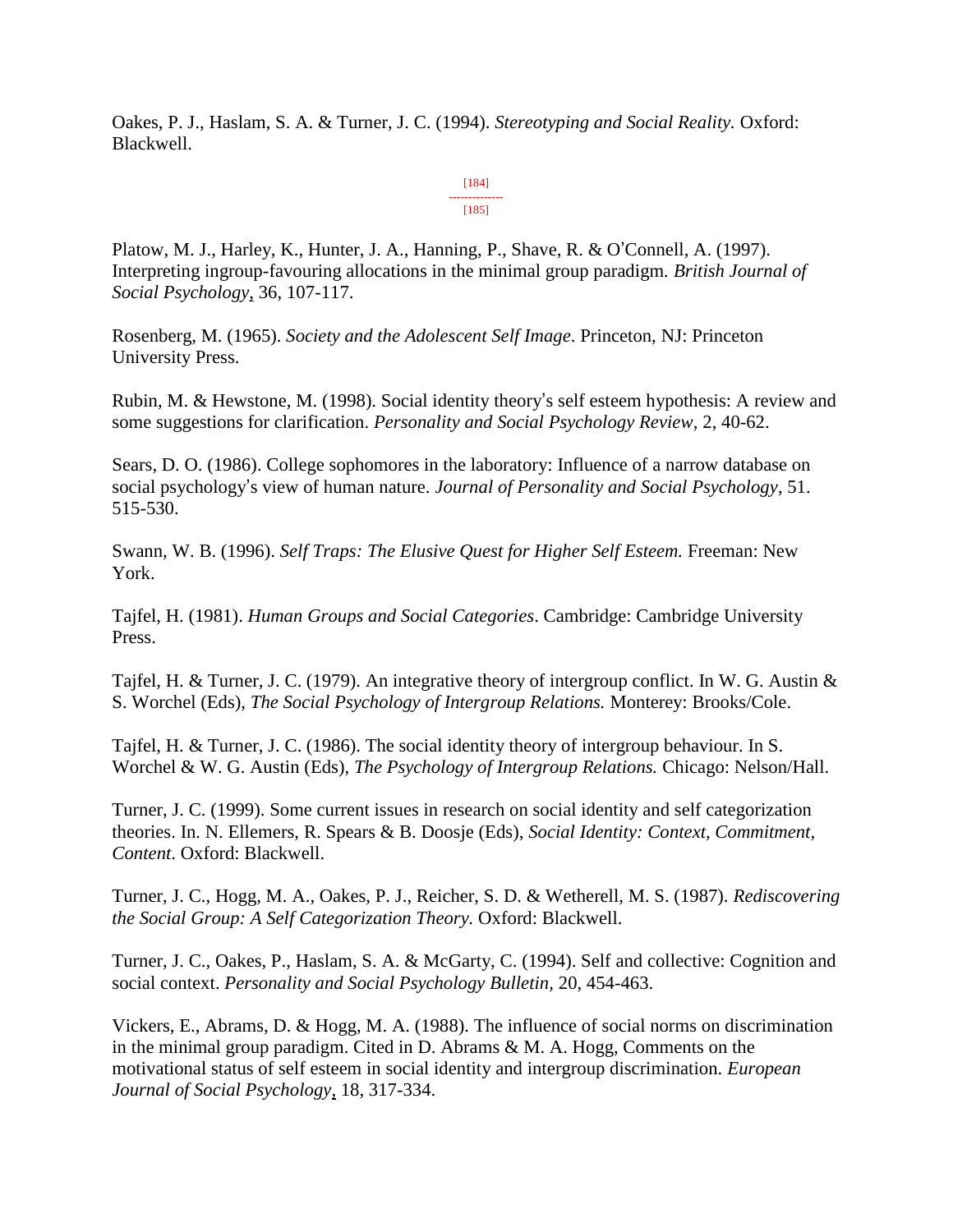Vispoel, W. P. (in press). The development and validation of the Arts self Perception Inventory for Adults. *Educational and Psychological Measurement.*

Vispoel, W. P. (1995). Self concept in artistic domains: An extension of the Shavelson, Hubner, and Stanton (1976) model. *Journal of Educational Psychology*, 87, 134-153.

> [185] -------------- [186]

### **AUTHOR BIOGRAPHY**

John A. Hunter is a senior lecturer in social psychology at the University of Otago, Dunedin, New Zealand. His primary interests relate to social identity, self esteem and intergroup discrimination. E-mail: : *jhunter@psy.otago.ac.nz.* 

# **APPENDIX A. CORRELATIONS BETWEEN ALL THE VARIABLES USED IN THE CURRENT STUDY SEPARATELY BY EXPERIMENTAL AND CONTROL CONDITIONS**

### **Experimental condition**

|          | Ingroup | Outgroup Global |        | Artistic | Math   |
|----------|---------|-----------------|--------|----------|--------|
| Ingroup  |         | $-.90$          | $-.06$ | $-.10$   | .24    |
| Outgroup |         |                 | .04    | .12      | $-.20$ |
| Global   |         |                 |        | .17      | $-.02$ |
| Artistic |         |                 |        |          | .22    |
| Math     |         |                 |        |          |        |

 $Ingroup = points allocated to the ingroup$ Outgroup  $=$  points allocated to the outgroup  $Global = global self esteem$ Artistic =artistic self esteem  $Mathematical = mathematical self.$ 

# **Control condition**

|          | Ingroup | Outgroup Global |        | Artistic | Math   |
|----------|---------|-----------------|--------|----------|--------|
| Ingroup  |         | 1.0             | $-.24$ | .07      | .06    |
| Outgroup |         |                 | $-.24$ | .07      | .06    |
| Global   |         |                 |        | .15      | $-.13$ |
| artistic |         |                 |        |          | $-.13$ |
| Math     |         |                 |        |          |        |